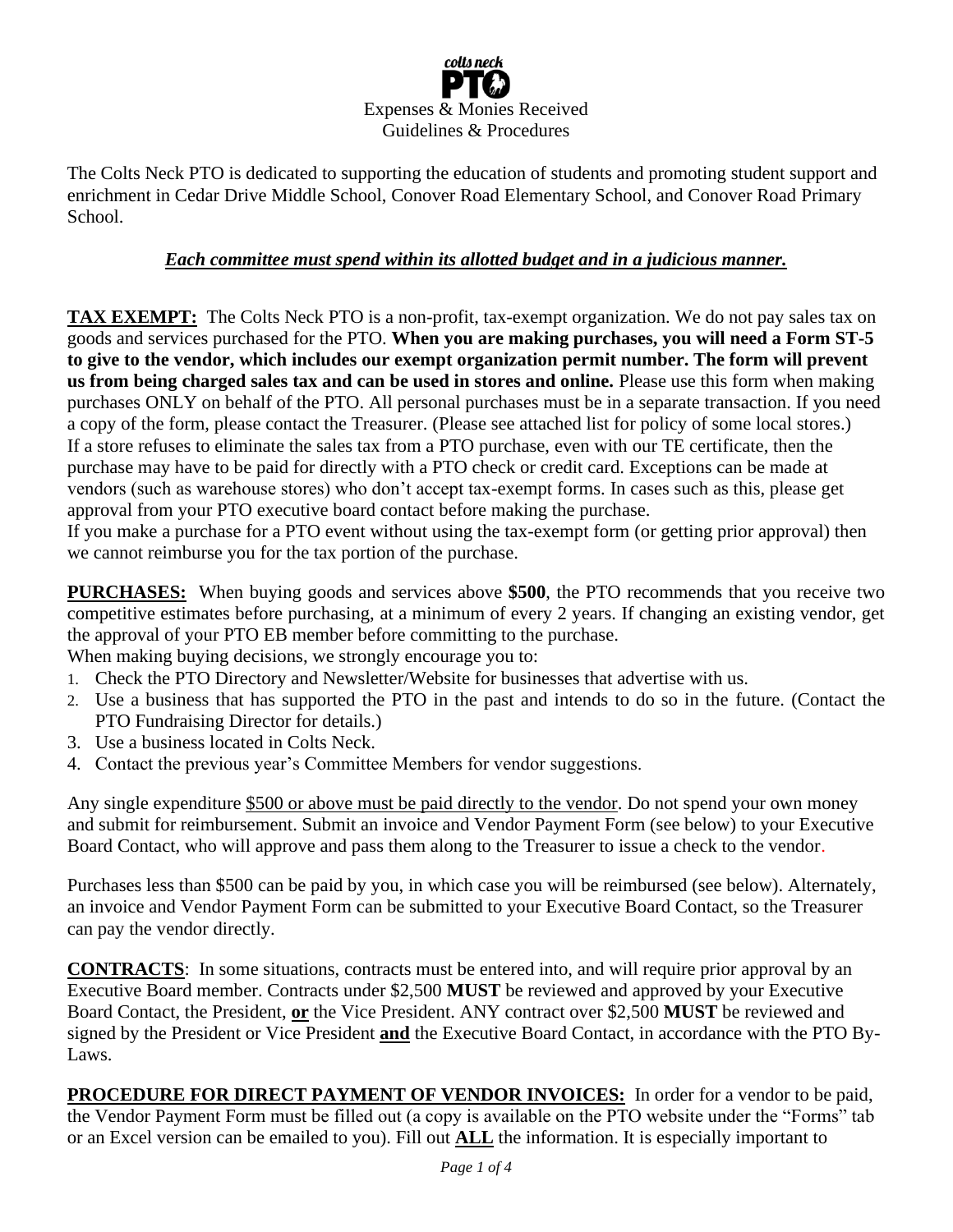itemize your invoices by vendor. One form should be completed for each separate vendor that must be paid. Attach all **original** invoices/bills to the worksheet and verify the total on the worksheet to your receipts. *The worksheet must be signed by your Executive Board Contact for approval and accuracy*. The board member will then submit this form to the Treasurer for payment. The Treasurer will issue a check directly to the vendor. Please submit all invoices within one week of the event. Vendor payment requests cannot be made after June 30.

**PROCEDURE FOR REIMBURSEMENT:** In order to be reimbursed for expenses, the Reimbursement Worksheet must be filled out (a copy is available on the website under the "Forms" tab or an Excel version can be emailed to you). Fill out the name of the Committee, the name and address of the member to be reimbursed, whether you'd like your check delivered via mail, sent home with your child, or you will pick it up, and itemize your receipts by vendor and category. Attach all **original** receipts to the worksheet and verify the total on the worksheet to your receipts. *The worksheet must be signed by your Executive Board Contact for approval and accuracy*. The board member will then submit it to the Treasurer for payment. The Treasurer will issue a check. Please submit all expenses within one week. Reimbursement requests cannot be accepted after June 30.

**NOTE**: **All expenses for your event must be paid through the PTO checking account. Do Not Deduct Expenses From The Start-Up Money Or From Monies Collected. You will need to fill out a reimbursement worksheet, as explained above.**

**NOTE: The PTO DOES NOT reimburse tips without prior approval from the President or Vice President, as well as the Treasurer. NO EXCEPTIONS will be made. Requests must be submitted to the Executive Board Contact who will submit it to the President or Vice President and the Treasurer. The PTO DOES NOT reimburse gift cards/lottery tickets. Please DO NOT purchase these for events.** 

**PROCEDURE FOR MONIES RECEIVED:** The Colts Neck PTO is required by its auditors to keep a detailed accounting of all monies received. This means that all events and activities that receive money must keep a record of all cash and each check collected. For student activities and fundraising events, please keep a list of attendees and payment received from each attendee. This must be submitted to the Assistant Treasurer as part of the Monies Received report and should reconcile with the monies submitted for deposit.

After an event, you must fill out and sign the Monies Received Report (a copy is on the PTO website under the "Forms" tab or an Excel version can be emailed to you), detailing cash and check amounts and submit to your Executive Board contact to approve. After EB approval, submit the form, all monies, and any cash boxes to the Assistant Treasurer within two days after the event or activity. If payments are received in advance of the event, please give it (with a completed Monies Received Report) as you collect it so it can be deposited in a timely manner and be included in that month's Treasurer's Report.

Do not leave deposits for the Assistant Treasurer in her mailbox, porch, etc. All deposits must be handed to her directly to avoid loss.

*Checks:* When submitting checks, the following details must be included on the Monies Received Report: name, check #, amount of check, and total of all checks collected. A separate Excel spreadsheet may be used. All checks MUST be made payable to *Colts Neck PTO or CNPTO. (No exceptions.)* Also confirm that all checks have been signed. As committee chair, it will be your responsibility to go back to the families and get new checks written if incomplete or incorrect checks are submitted to the Assistant Treasurer.

*Cash:* If you require a cash box for an event, please notify the Assistant Treasurer at least four days in advance. A small amount of start up cash is available directly from the Assistant Treasurer, who will have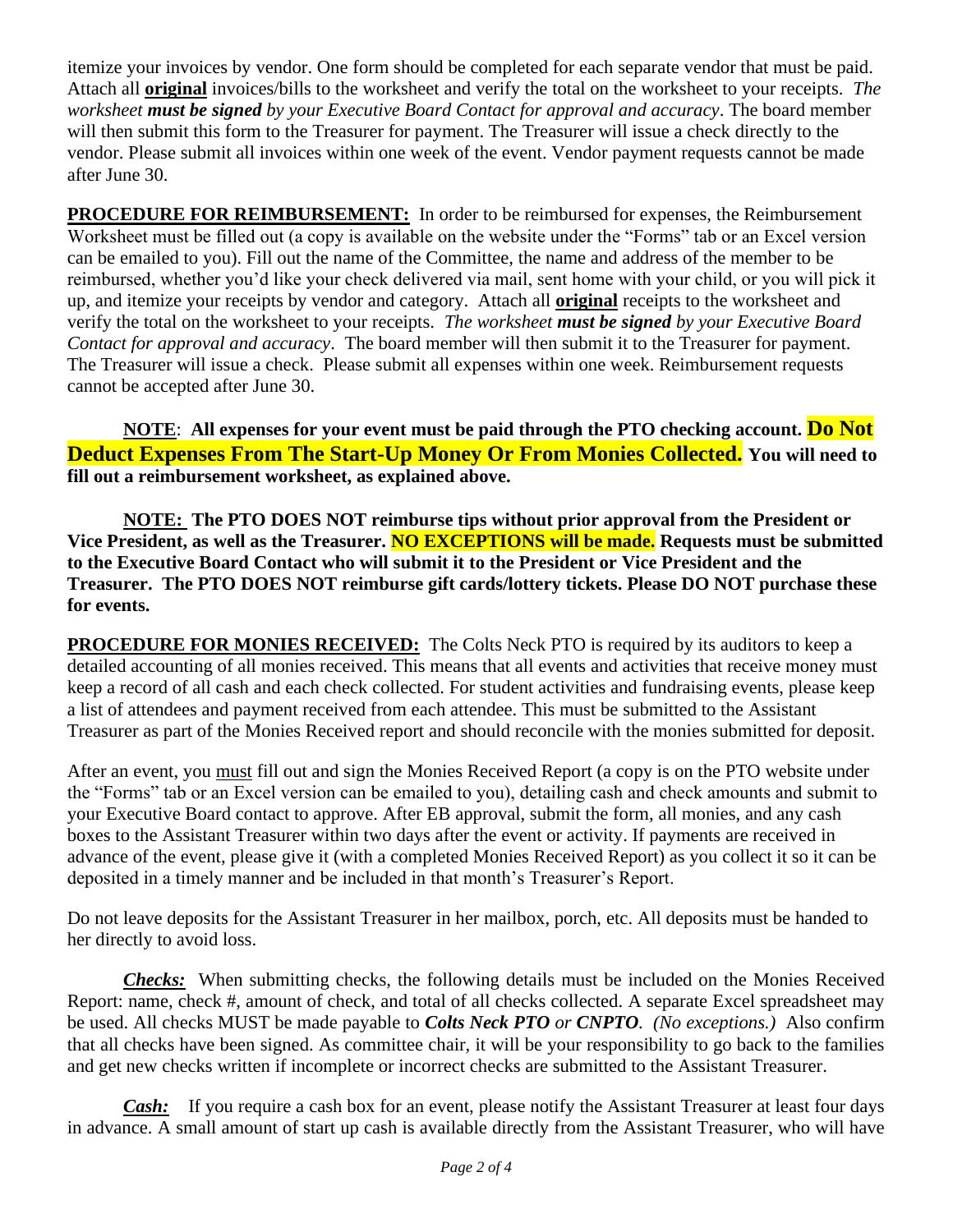you sign off on any cash you take for your event. If additional is needed, contact the Treasurer; she will issue you a check, which you can cash at your bank or at the PTO's. If you received a cash advance for your event, you will be required to complete a separate monies received report for the return of said startup cash. This should be separate from the monies received form you complete for the deposit of all cash earned at the event.

Personal checks are the preferred form of payment for the PTO. When planning an event, please clearly indicate the amount and state "*Checks only, please, made payable to the CNPTO*."

All CNPTO committee chairs must sign the Expense and Monies Received Guidelines and Procedures acknowledgement form and return to either the Treasurer or the Assistant Treasurer before beginning any event that requires the receipt or expenditure of money.

Questions and concerns should be addressed to the Treasurer or Assistant Treasurer.

## **Expense, Budget and General Financial**

Melanie Yale Treasurer treasurer@coltsneckpto.org

## **Receipts, Monies Received Report and Cash Boxes**

Vanessa Rahman Assistant Treasurer assistanttreasurer@coltsneckpto.org